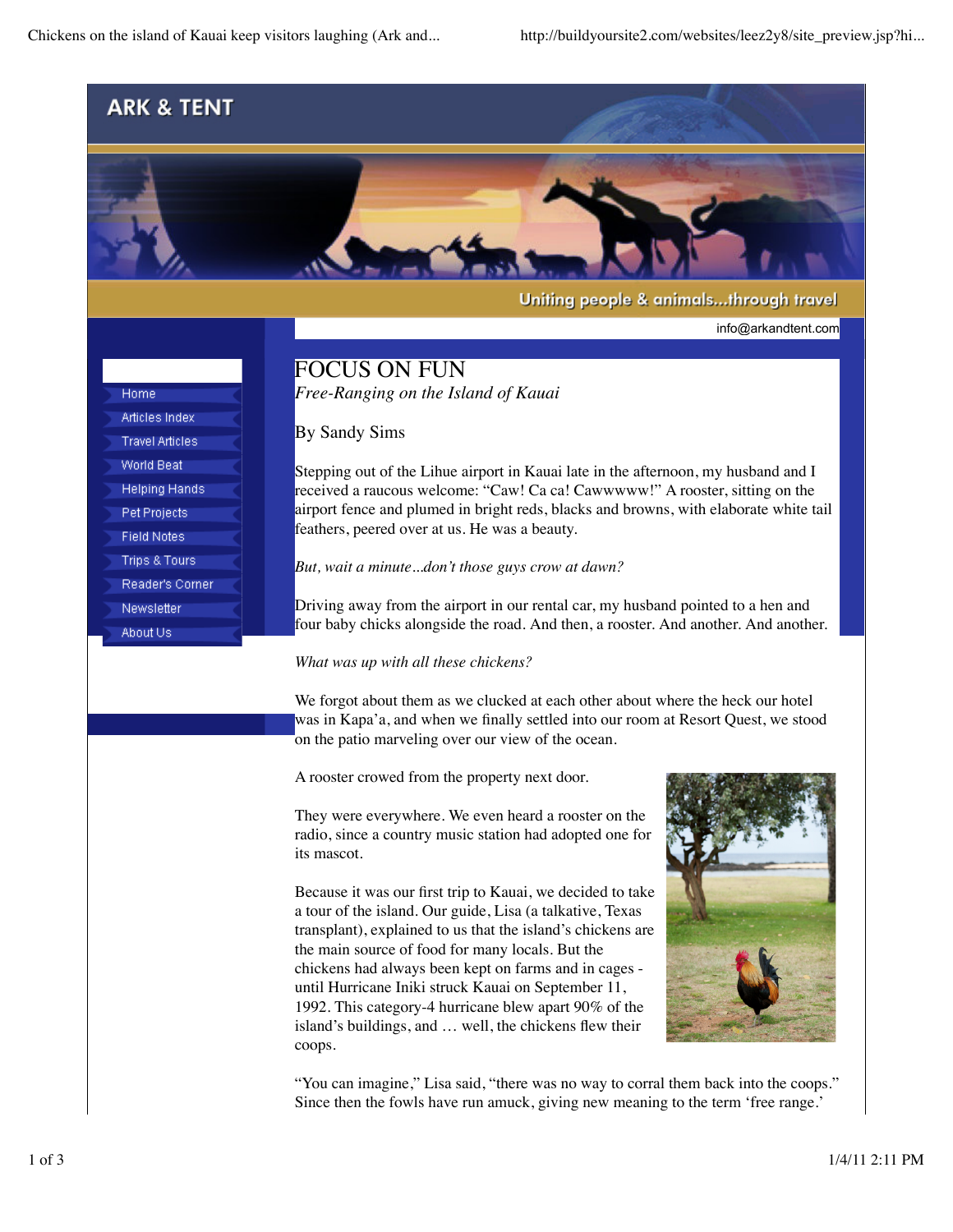And they have multiplied.

"We say, 'If you feed 'em, you take 'em home,' " Lisa said laughing. But she warned that the ones in the state park are protected. She says she likes the chickens because Kauai has big centipedes, and chickens eat them.

The other Hawaiian Islands don't have a poultry problem because they have mongooses, natural predators of chickens. Legend has it that when the only shipment of mongoose arrived at Kauai's Nawiliwili Bay, one of them bit the harbor worker. He got angry and dumped the entire load in the bay.

But Hurricane Iniki didn't just free the fowl; she obliterated sugar, pineapple and macadamia nut plantations. Because of the long harvest time (three years for sugar cane, two for pineapple and five for macadamia nuts), they were never replanted. Instead, they've been replaced by coffee plantations.

The famous Coconut Grove Hotel, once the heart of Kauai's entertainment where scenes from the 1961 Elvis movie *Blue Hawaii* was filmed, sits sadly in its Iniki ruins along the island's main Highway 56. I'm sure chickens have taken up lodging there, too.

Kauai's famous Dirt Shirts are also a direct result of Iniki. The hurricane blew a company's white T-shirts into the island's impossible-to-get-out-of-anything red dirt. So they washed all the shirts in red dirt and sold them as Red Dirt Shirts.



Later in the week, we stopped to look over the mystical Waimea Canyon - a gorgeous gash in the earth filled with swirling red cliffs shrouded in green. And there on the lawn by the parking section, a kingly rooster stood atop a tree stump posing, his feathers flame-red, rust, and teal-blue, his tail a lush fountain of shimmering blue and

black. He was definitely not your barnyard rooster. He had to be a descendant of gamecocks, strong and aggressive.

Before Iniki he'd likely have been cooped up somewhere. Now, he was definitely the 'cock of the walk' - and he looked every bit as regal.

## **FAST FACTS**

*Kauai Visitors Bureau Information Hotline (800) 262-1400 www.kauai-hawaii.com*

Photo credits: iStockphoto.com Posted December 2010 (ArkandTent.com)